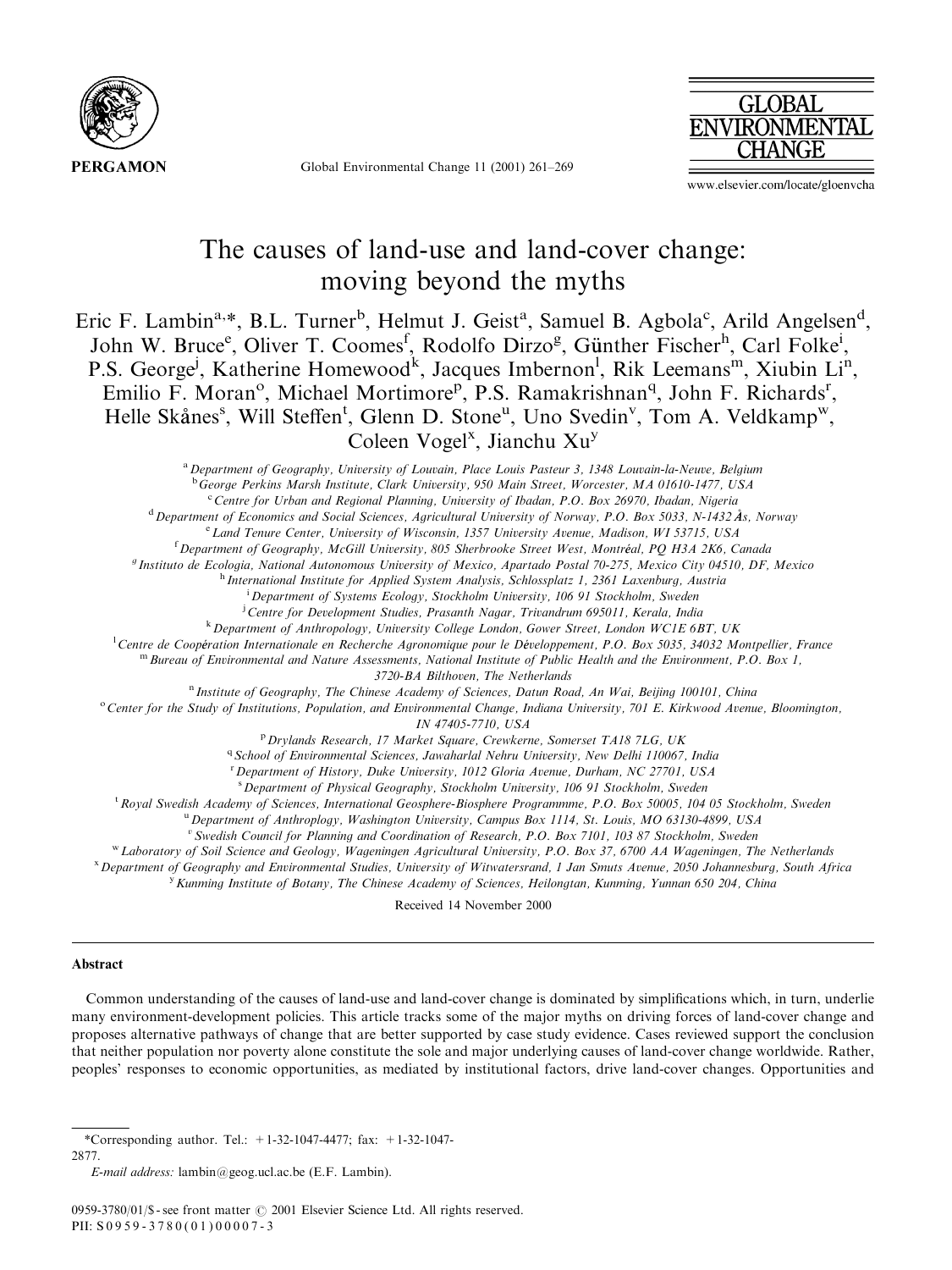constraints for new land uses are created by local as well as national markets and policies. Global forces become the main determinants of land-use change, as they amplify or attenuate local factors.  $\odot$  2001 Elsevier Science Ltd. All rights reserved.

## 1. Introduction

The pace, magnitude and spatial reach of human alterations of the Earth's land surface are unprecedented. Changes in land cover (biophysical attributes of the earth's surface) and land use (human purpose or intent applied to these attributes) are among the most important (Fig. 1) (Turner et al., 1990; Lambin et al., 1999). Land-use and land-cover changes are so pervasive that, when aggregated globally, they significantly affect key aspects of Earth System functioning. They directly impact biotic diversity worldwide (Sala et al., 2000); contribute to local and regional climate change (Chase et al., 1999) as well as to global climate warming (Houghton et al., 1999); are the primary source of soil degradation (Tolba et al., 1992); and, by altering ecosystem services, affect the ability of biological systems to support human needs (Vitousek et al., 1997). Such changes also determine, in part, the vulnerability of places and people to climatic, economic or socio-political perturbations (Kasperson et al., 1995).

Despite improvements in land-cover characterization made possible by earth observing satellites (Loveland et al., 1999), global and regional land covers and, in particular, land uses are poorly enumerated (IPCC, 2000). Scientists recognize, however, that the magnitude of change is large. One estimate, for example, holds that the global expansion of croplands since 1850 has converted some 6 million  $km^2$  of forests/woodlands and  $4.7$  million km<sup>2</sup> of savannas/grasslands/steppes. Within these categories, respectively, 1.5 and 0.6 million  $km<sup>2</sup>$  of cropland has been abandoned (Ramankutty and Foley, 1999). Land-cover modifications—changes in the structure of an extant cover of a short duration (such as forest succession under slash-and burn cultivation)—are also widespread.



Fig. 1. Estimated changes in land use from 1700 to 1995 (Goldewijk and Battjes, 1997).

Better data alone are insufficient for improved models and projections of land-use and land-cover change. They must be matched by enhanced understanding of the causes of change (Committee on Global Change Research, 1999), and this requires moving beyond popular ''myths''. Such myths are simplifications of cause–consequence relationships that are difficult to support empirically but have gained sufficient public currency to influence environment and development policies. Popular status is gained because the simplification fits within prevalent worldviews, suggests simple technical or population control solutions, and may serve the interests of critical groups. Such simplifications rest on generalised models of change which may be insecurely linked to the large body of case study reports in the literature. Global scale assessments may therefore conflict with the findings of micro- or meso-scale data sets which, because they are specific to time and place, do not impact on the global debate. Therefore, 26 researchers, representing a variety of disciplines, and having extensive knowledge of case studies around the world, recently met to assess the state of understanding on land change. It is not possible to summarise the output of such an analysis in quantifiable form, as every case is unique. Instead, consensual judgements were constructed on the main simplifications. These are argued below, with the objective of strengthening the linkage between case study experience and global assessments.

The following classes of land change were examined: tropical deforestation, rangeland modifications, agricultural intensification and urbanization. Such efforts, supported by quantitative assessments, will lead to a deeper and more robust understanding of land-use and land-cover change and to more appropriate policy intervention. Improved understanding is also required to assess and project the future role of land-use and land-cover change in the functioning of the Earth System.

#### 2. Tropical deforestation

2.1. Simplification: Population and poverty drive deforestation, mostly through shifting cultivators' land use

High rates of deforestation within a country are most commonly linked to population growth and poverty, shifting cultivation in large tracts of forests (Mather and Needle, 2000). The misconception that follows is that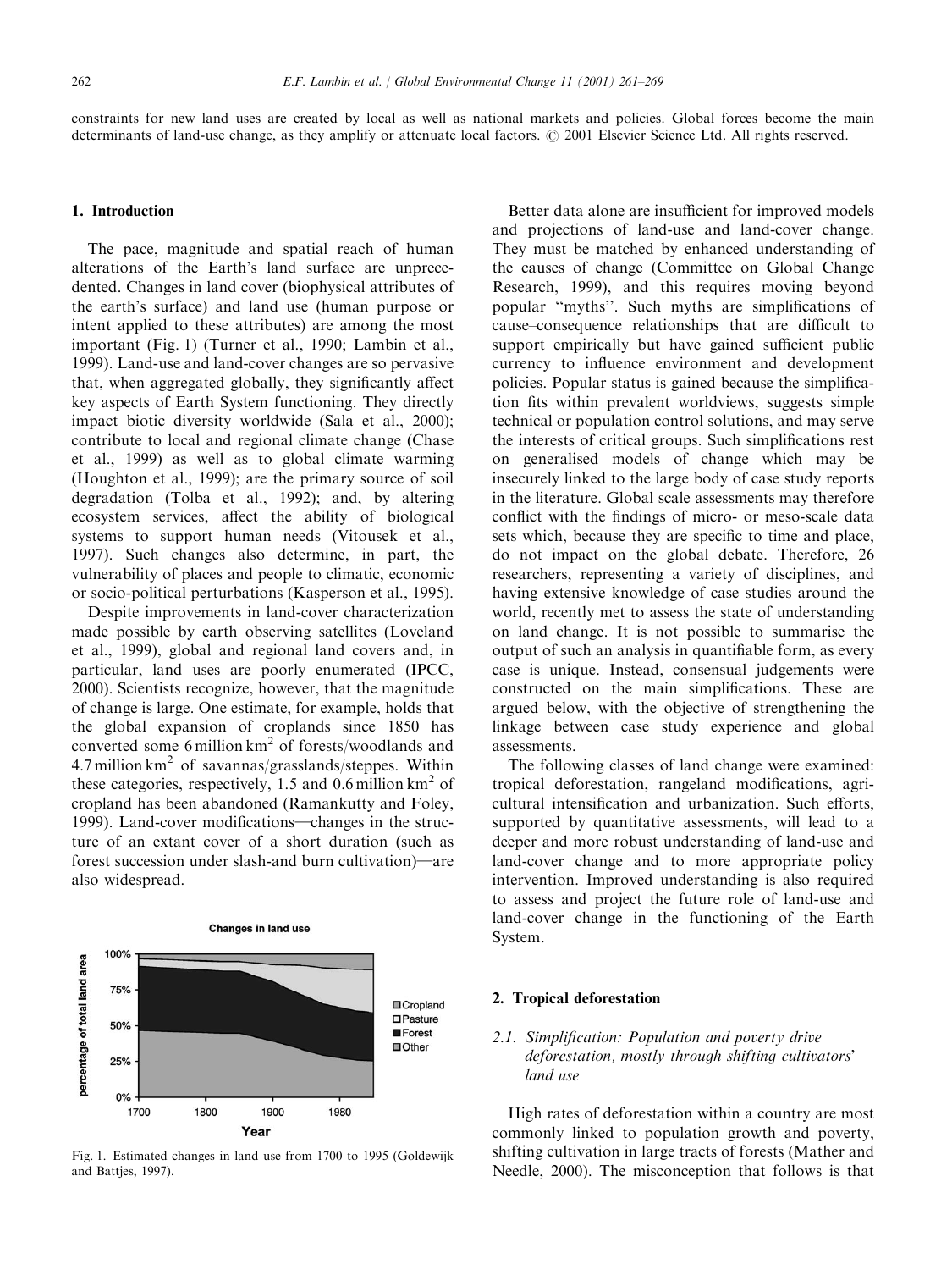most tropical deforestation occurs by the ''push'' of population growth and poverty to invade, slash, and burn the forest along the roads (e.g. Allen and Barnes, 1985).

While not denying a role of population growth or poverty, most case studies fail to confirm this simplification in lieu of other, more important, if complex, forces of tropical deforestation (Anderson, 1996; Rudel and Roper, 1996; Fairhead and Leach, 1996; Barraclough and Ghimire, 1996). Results of careful surveys of tropical deforestation support the view that population growth is never the sole and often not even the major underlying cause of forest-cover change (Angelsen and Kaimowitz, 1999; Geist and Lambin, 2001). Where deforestation is linked to the increased presence of shifting cultivators, triggering mechanisms invariably involve changes in frontier development and policies by national governments that pull and push migrants into sparsely occupied areas (Rudel, 1993). In some cases, these ''shifted'' agriculturalists exacerbate deforestation because of unfamiliarity with their new environment; in other cases, they may bring new skills and understandings that have the opposite impact. The critical point, however, is that tropical deforestation is driven largely by changing economic opportunities which, as shown below, are linked to yet other social, political, and infrastructural changes (Hecht, 1985).

# 2.2. The not-so-simple pathways of tropical deforestation

Large-scale deforestation in the humid tropics is predicated on the existence of large, sparsely occupied forest regions in which the indigenous inhabitants have little or no power to influence the exogenous forces acting upon them and the land. In-migration is triggered by government decisions to open the frontier through settlement schemes, development projects, and plantations or through extractive industries, basically timber, with the spin-off consequences of ''spontaneous'' colonization. In either case, infrastructure development follows in the form of roads, electrification, health services and/or potable water, which attracts landseeking families, and consolidates occupation. The deeper reasons for the government decisions include the desire to secure territorial claims and national political support, to attract international capital, to facilitate market opportunities, or to promote the interests of specific groups through exploiting natural resources controlled by the state. These motivations, the relative role of settlement-project development and timber extraction, and the subsequent impacts on land use and land cover vary by large geopolitical regions (Richards and Tucker, 1988).

For example, in Latin America, especially Amazonia, a phase of extraction and harvesting of timber plus initial colonization, is generally followed by the establishment of colonists with a greater access to capital. Competition to define or redefine the rules of land and capital access takes place (frequently involving violent conflict), and leads to winners and losers—those increasing land holdings and those pushed/pulled onwards to expanding the agricultural frontier further, where land is still cheap. Since cattle provides the largest economic rewards, given market conditions and/or government subsidies, for the winners, large-scale land conversion to pasture follows. This, in turn, drives up land prices, leading to further land consolidation (Schmink and Wood, 1992; Moran, 1993; Coomes, 1996; Faminow, 1998; Imbernon, 1999; Mendoza and Dirzo, 1999).

In contrast, "weak" nation states in *Central Africa* depend heavily on natural resources, including timber, to generate foreign revenue. De facto regulations of this industry are weak, owing to inadequate law enforcement and corruption, increasing the forest area logged and the related environmental impacts. Migrants follow logging roads, clearing land for food and commercial crops. The amount of land that cultivators clear and the length of their fallows, which determine patterns of regrowth, are tied to such socio-economic triggers as devaluation of the national currency, changes in market prices of agricultural commodities, contract farming, and social conflicts (Mertens et al., 2000).

Finally, states in Southeast Asia seek to enhance state revenues and socio-political stability in frontiers by launching large forest development projects, either timber extraction initiatives or transmigration to settlement schemes and plantations. It is not uncommon for authorities to fail to enforce timber concession regulations, exacerbating the damages in areas logged, and akin to the African case, prompting further spontaneous settlement. Alternatively, large-scale plantation and intensive agricultural projects increase migrant involvement with commercial cultivation, often at the expense of indigenous people living near the forest frontier, where land conflicts follow (Angelsen, 1995; Xu et al., 1999; Ramakrishnan et al., 2000).

## 3. Rangeland modifications

# 3.1. Simplification: Rangelands are ''natural'' ''climax'' vegetation

Rangelands are defined by the presence of grass and trees used by grazers or browsers, and encompass vegetation types ranging from complete grass cover, through woodlands with as much as 80% canopy cover, to pastures within dense forests. Despite advances in rangeland ecology, some management specialists hold to the misconception that rangelands are natural entities which, in the absence of human impact, would persist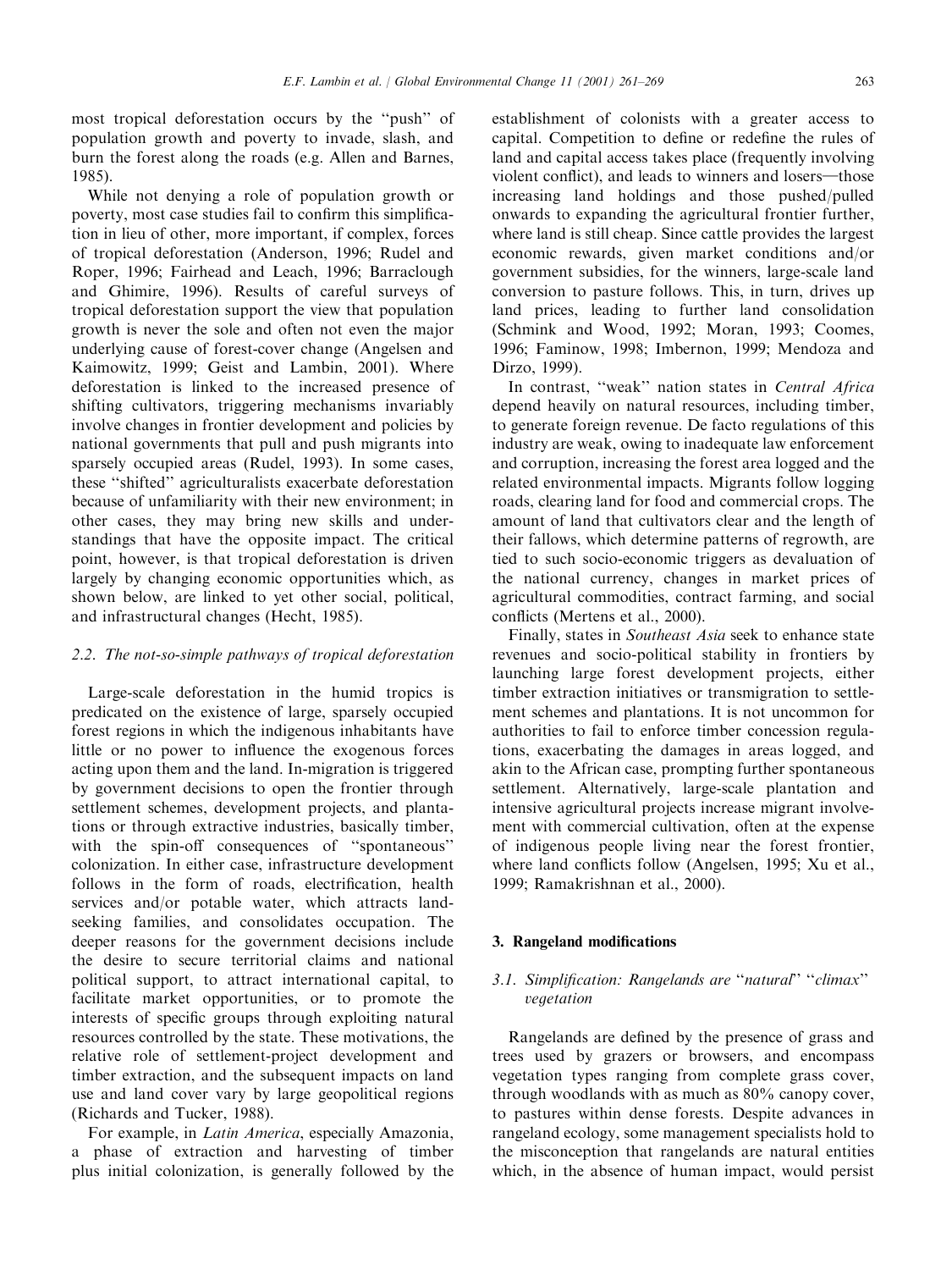unchanging within climate epochs. Some rangelands are indeed largely edaphically or climatically determined (arid/xeric; coastal zone, alpine and wetland ecosystems). More generally, large areas of rangelands are maintained in their current state by the interaction of human and biophysical drivers (Solbrig, 1993; Sneath, 1998). Thus, human activities are commonly a functional part of these ''semi-natural'' ecosystems, and reducing or eliminating human use will trigger significant changes. Temperate and tropical rangelands are both highly dynamic and also resilient, moving through multiple vegetation states, either as successional sequences or by shifting chaotically in response to random interplay of human and biophysical drivers (Walker, 1993).

3.2. Simplification: Rangeland has a natural 'carrying capacity' for livestock, and exceeding this causes degradation especially in tropical and subtropical zones

This 'carrying capacity' is believed to derive from agro-ecological potential and to be relatively constant. The intrinsic variability of rangeland ecology, however, makes it difficult to distinguish directional change (such as loss of biodiversity or soil degradation) from readily reversible fluctuations, such that interpretations of ''degradation'' and ''desertification'' must be viewed cautiously (Sandford, 1983; Puigdefàbregas, 1998). Rangelands in arid or semi-arid tropical and subtropical zones are increasingly seen as non-equilibrium ecosystems. Modification in the biological productivity of these rangelands at the annual to decadal time scales is mainly governed by biophysical drivers (e.g., interannual rainfall variability, ENSO events), with stocking rates having less long-term effect on productive potential (Behnke et al., 1993). Less arid systems in tropical and subtropical areas are increasingly seen as governed by a combination of human and biophysical drivers, and may be more prone to being developed through intensification and conversion.

## 3.3. The complex pathways of rangeland modification

State policies throughout sub-Saharan Africa are framed under the assumption that pastoralists overstock rangelands, leading to degradation. The resulting management strategies aim to control, modify, and even obliterate traditional patterns of pastoralism, including the development of watering points or long-term exclusion of grazing (Ellis and Swift, 1988; Niamir-Fuller, 1998). Two common pathways follow. Weakened indigenous pastoral systems undermine local economies and resource institutions or precipitate urban migration with rural remittances, either of which may lead to land alienation and conversion, with

concentration in the remaining areas, local overstocking and degradation. Alternatively, exclusion and reduced grazing lead to changes in species diversity, vegetation cover and plant production, with implications for biodiversity conservation and/or animal production. In wetter rangelands, reduced burning leads to increasing woodlands. Evidence indicates that grazing, rather than being inherently destructive, is necessary for the maintenance of tropical rangelands (Oba et al., 2000).

Rangeland dynamics in northern Europe over the last 2500–3000 years reveal a trajectory of change in some ways comparable to trends of intensification across the African Sahel today (Bassett and Zueli, 2000). Holocene climate change triggered the shift from migratory pastoralism to village formation, with associated winter fodder systems (hay meadows) complemented by large areas for summer grazing (Berglund, 1991). The presence of livestock increased soil nutrients around villages, improving agricultural production. Prevailing land tenure systems, which regulated land subdivision between generations, and population increase triggered land reforms. Agricultural intensification and mechanization from the mid 20th century removed the nutrient connection between arable lands and livestock, separating cultivated plains from mountain and forest areas used for grazing. Today, northern European rangelands, which also depend on grazing, are increasingly converted to intensive fodder production or forestry. The conversion and fragmentation of these temperate semi-natural rangelands leads to progressive loss of biodiversity, species connectivity, and means for recovery.

## 4. Agricultural intensification

## 4.1. Simplification: Population growth drives unsustainable intensification in smallholder agriculture

Agricultural intensification—defined as higher levels of inputs and increased output (in quantity or value) of cultivated or reared products per unit area and time permitted the doubling of the world's food production from 1961 to 1996 with only a 10% increase in arable land globally (Tilman, 1999). Such achievements are viewed skeptically by observers contemplating the future of non-irrigated agriculture in the tropical world where intensification may be considered as environmentally untenable, owing to special biophysical constraints and socio-economic conditions that inhibit farmers' (especially smallholders') access to input factors. Rapidly developing land scarcity may trigger increase in cropping frequency unmatched by appropriate changes in inputs or management, resulting in a ''stressed'' system with stagnating or declining output (English, 1998;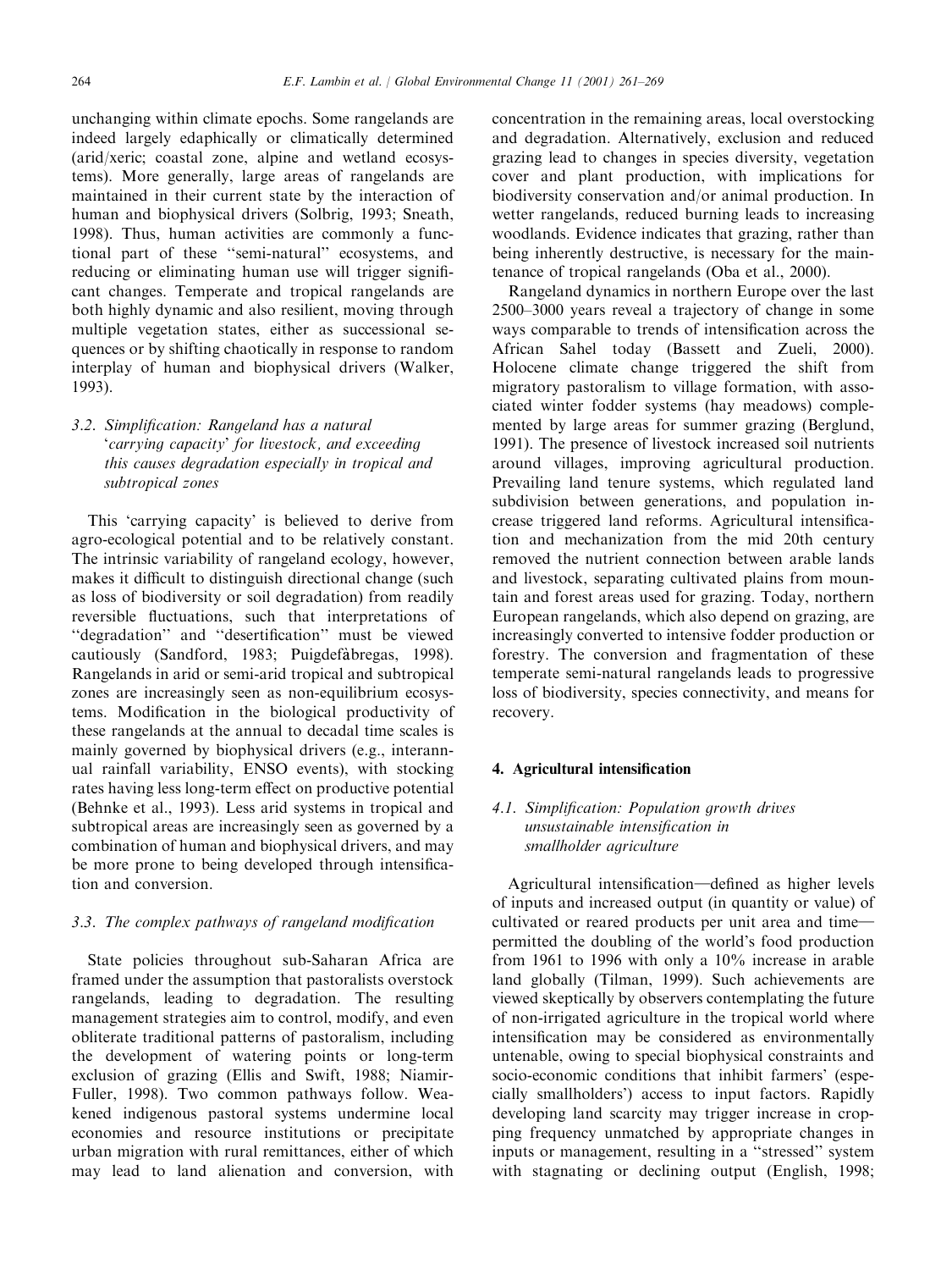Turner and Ali, 1996), abandoned ''landesque'' capital such as terraces, irrigation (Stone, 1998; Ramakrishnan, 1992), and land degradation. Although such negative trajectories of change are well documented, the more common response to land scarcity may be adaptation of the agricultural system to increase yield (Bray, 1986; Netting, 1993; Turner et al., 1993; Dasgupta et al., 2000). Such adjustments usually include both intensification within the subsistence sector and increasing commercial output (Guyer, 1997), as well as new strategies by households, including circulation, migration and off-farm employment. Various combinations of diversification sustain agricultural systems even under high population densities and climatic risk (Mortimore and Adams, 1999; Mortimore and Tiffen, 1994).

## 4.2. The multiple pathways of intensification

Three major, if interactive, pathways capture much of the intensification underway in agriculture. Intensification is triggered by land scarcity in economies not yet fully integrated in the market, and is usually linked to growth in population and its density, whether caused by natural increase, migration, incursion of non-agricultural land uses or institutional factors such as land tenure regime (Ostrom et al., 1999). Land scarcity changes land–labor ratios, driving up the intensity of cultivation and, where possible, shifting production toward the market and to higher value products. Such systems can be ecologically sustainable in the long run, but they tend to affect households differently, pushing some towards increased wage labor, impoverishment, or migration (Boyce, 1987; Coomes and Burt, 1997). Markets trigger commercial intensification of agriculture in a commodification pathway. Investments in crops or livestock modify the factors and value of production per hectare. Economic differentiation, wage labor, contract farming and other adjustments follow. This pathway is linked to external sources of demand and its sustainability is tied to the vagaries of the market. Collapses in product markets and/or subsidy programs supporting these markets trigger collapses or changes in production systems. Yet, incentives give rise to experimentation with new crops and products.

Significant land-use intensification can also be driven by intervention, usually in state-, donor-, or NGOsponsored projects intended to promote development in a region or economic sector, usually through commercial agriculture for national and international markets that increase income for the participants and the state. This intensification pathway is vulnerable not only to markets, but to changes in government or donor policy, public sector financial constraints, and inefficient management or corruption (Altieri, 1999), especially as the scale of intervention increases and production is controlled from afar. Surprisingly, failed interventions often are followed

by new initiatives that replicate similar weaknesses (Holling and Meffe, 1996). Intervention, market opportunities and cash crop production often attract inmigrants, thus creating interactions among the three pathways, in whose configuration the role of policy is critical, having either positive or negative effects.

## 5. Urbanization

# 5.1. Simplification: Urbanization is unimportant in global land-cover change

Urbanization as land cover, in the form of built-up or paved-over areas, occupies less than 2% of the earth's land surface (Grübler, 1994). Changes in the *area* of urban land per se, therefore, do not appear to be central to land-cover change. This claim appears to support a misconception that urbanization can be ignored in land change studies (Heilig, 1994). In reality, urbanization affects land change elsewhere through the transformation of urban-rural linkages. For example, urban inhabitants within the Baltic Sea drainage depend on forest, agriculture, wetland, lake and marine systems that constitute an area about 1000 times larger than that of the urban area proper (Folke et al., 1997). Given that urban life-styles tend to raise consumption expectations and that 60% of the world's population will be urban by 2025 (United Nations Population Fund, 1991), the rural–urban linkage or the urban ''ecological footprint'' is critical to land change assessments.

# 5.2. The major pathways of urban impacts on rural land cover

At least two broad urbanization pathways lead to different impacts on rural landscapes. In the developed world, large-scale urban agglomerations and extended peri-urban settlements fragment the landscapes of such large areas that various ecosystem processes are threatened. Ecosystem fragmentation, however, in peri-urban areas may be offset by urban-led demands for conservation and recreational land uses. In a different vein, economically and politically powerful urban consumers tend to be disconnected from the realities of resource production and largely inattentive to the impacts of their consumption on distant locales (Sack, 1992). Urbanization in the less-developed world outbids all other uses for land adjacent to the city, including prime croplands. Cities attract a significant proportion of the rural population by way of permanent and circulatory migration, and the wages earned in the city are often remitted by migrants to rural homelands, in some cases transforming the use of croplands and creating ''remittance landscapes''. Perhaps most importantly, this urbanization changes ways of life ultimately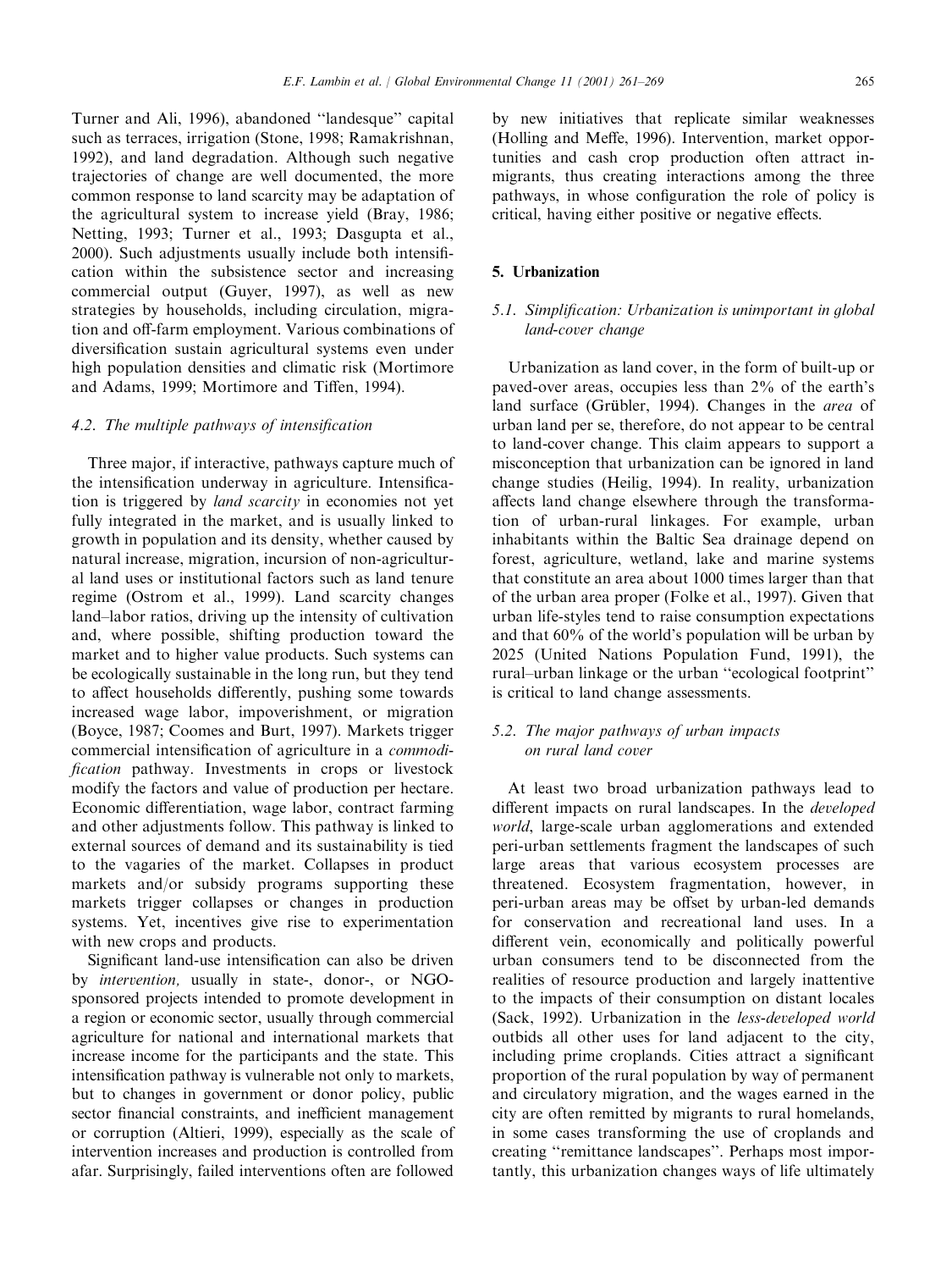associated with demographic transitions, increasing expectations about consumption, and potentially a weakened understanding of production–consumption relationships noted for the well-developed world.

## 6. Globalisation as a unifying theme

The pathways of land-cover change described above are largely the result of cause-connection patterns operating at regional and national scales. Crosscutting these pathways are the many processes of ''globalization'' that amplify or attenuate the driving forces of land-use change by removing regional barriers and strengthening global at the expense of national connections. By globalization, we refer to worldwide interconnectedness of places and people through, for example, global markets, information and capital flows, and international conventions. Rapid land-use changes often coincide with the incorporation of a region into an expanding world economy. Global forces increasingly replace or rearrange the local factors determining land uses, building new, global cause-connection patterns in their place. Globalization, through global-scale linkages, disconnects the sources of demand from the location of production (Svedin, 1999). Market cultivation leads to species and varietal specialization, threatening local diversity in land use patterns. Globalisation also affects land use indirectly, e.g. through eco-labeling, information technologies leading to better forecasts on weather or market prices for farm management, or land monitoring using Earth observation satellites which provide control and global sanctioning (e.g., as in the case of forest fires in Indonesia).

Global markets increase complexity and uncertainty, raising concerns about risk impacts from global–local interplay of driving forces (Wilbanks and Kates, 1999). The same forces of globalization underly processes of tropical deforestation, e.g. through an expansion and liberalization of the markets for forest products, rangeland modifications, e.g. by the application to tropical regions of inappropriate land management systems designed elsewhere, agricultural intensification, e.g. through domestic and international capital flows leading to agricultural specialization, and urbanization, by the diffusion of the urban culture.

#### 7. From simplicity to complexity ... and generality

The analysis we have argued above shows how the rich array of local-level human-environment case studies can be used to create regional ''generalities'' of land-use and land-cover change that promise to improve understanding and modeling of critical themes in global change and sustainability studies. The implications of these pathways are significant for a number of broad themes that have captured the attention of researchers and policy-makers.

One such theme is the IPAT formulation [Impact (on environment or resource) = Population  $\times$  Affluence  $\times$ Technology (Ehrlich and Holdren, 1974)], which has gained sustained attention through its simplicity and elegance (Kates, 2000). Many social scientists, however, are wary of IPAT, for several reasons including the fact that interdependencies among P, A, and T make their separation problematic. IPAT-linked work also invokes a neo-Malthusian or ecocentric vision-closed system with inflexible limits—and a exogenous role for technology in determining these limits. The culprit in land degradation or poverty is seen to be the high rate of natural population growth in proximity to the place in question, and hence solutions are to be found in limiting population—rather than in changing consumption and behavioral patterns. Other research, in contrast, supports a Boserupian or anthropocentric view—open systems with flexible limits—and an endogenous role for technology. This view, to which a significant number of case studies lend support, interprets the role of population growth in the context of broader conditions, with potentially positive outcomes for welfare and the environment. This analysis shows that, at case study and regional level, the IPAT formulation is insufficiently sensitive to capture the diversity, variability and complexity of real-world situations.

Political economic explanations focus on differential power and access enforced by dominant social structures as the centerpiece of land-use change (Blaikie and Brookfield, 1987). The restricted options created by poverty drive inappropriate land use and degradation, while unchecked state and corporate concentration of wealth lead to ''mega-development'' and resource extraction projects that degrade the environment. In general, political economic formulations tend to assume that capitalist-based structures, compared to all others, exacerbate differences in power and access and, hence, land change. The significant environmental changes effected by non-capitalist structures, and to which the case study literature bears witness, are dismissed, as are those reinforcing conditions in which land redistribution alongside rapid population growth leads to shared poverty.

Case study evidence support the conclusion that the simple answers found in population growth, poverty, and infrastructure rarely provide an adequate understanding of land change. Rather, individual and social responses follow from changing economic conditions, mediated by institutional factors. Opportunities and constraints for new land uses are created by markets and policies, increasingly influenced by global factors. Extreme biophysical events occasionally trigger further changes. Various human-environment conditions react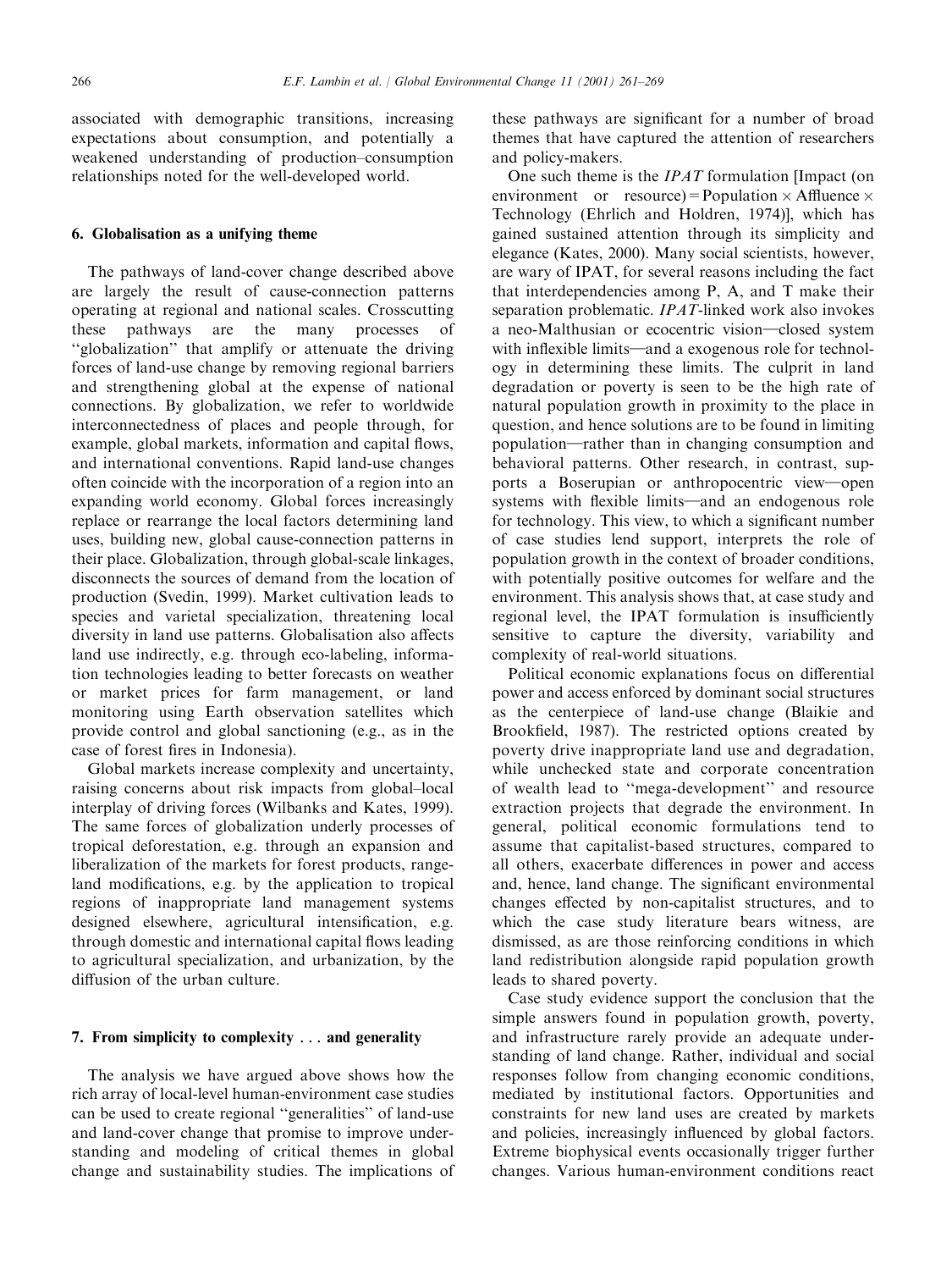to and reshape the impacts of drivers differently, leading to specific pathways of land-use change. It is precisely these combinations that need to be conceptualized and used as the basis of land change explanations and models. Certain conditions appeared repeatedly in the case studies reviewed, including: weak state economies in forest frontiers; institutions in transition or absent in developing regions; induced innovation and intensification, especially in peri-urban and market accessible areas of developing regions; urbanized aspirations and income with differential rural impacts; new economic opportunities linked to new market outlets, changes in economic policies or capital investments; and inappropriate intervention giving rise to rapid modifications of landscapes and ecosystems.

These pathways indicate that land-use policies and projections of the future role of land-use change in Earth System dynamics must not only capture the complex socio-economic and biophysical drivers of land-use change but also account for the specific human-environment conditions under which the drivers of change operate. This recognition requires moving beyond some of the simplifications that persist in much of the current understanding of the causes of land-use and land-cover change. This does not preclude the development of a conceptually-based, land change science. Rather, it calls for advances that capture the generic qualities of both socio-economic and biophysical drivers as well as the place-based, human-environment conditions that direct land-use and land-cover change. Integration of natural and social sciences as well as recognition of the increasing role of global factors is required to meet the challenge.

#### Acknowledgements

The workshop was held at the Royal Swedish Academy of Sciences, March 13–15, 2000. It was organized by the Land-Use and Land-Cover Change (LUCC) Programme, a joint core project of the International Geosphere-Biosphere Programme (IGBP) and International Human Dimensions Programme (IHDP) on Global Environmental Change. The workshop was sponsored by IGBP, the Royal Swedish Academy of Sciences, Stockholm University, and the Swedish Agricultural University. It was funded by the Millenium Committee of Sweden and the Swedish Foundation for Strategic Environmental Research. Support was also provided by the Services of the Prime Minister of Belgium, Office for Scientific, Technical and Cultural Affairs.

#### References

Allen, J.C., Barnes, D.F., 1985. The causes of deforestation in developing countries. Annals of the Association of American Geographers 75 (2), 163–184.

- Altieri, M.A., 1999. The ecological role of biodiversity in agroecosystems. Agriculture, Ecosystems & Environment 74, 19–31.
- Anderson, L.E., 1996. The causes of deforestation in Brazilian Amazon. Journal of Environment and Development 5, 309–328.
- Angelsen, A., 1995. Shifting cultivation and deforestation: a study from Indonesia. World Development 23, 1713–1729.
- Angelsen, A., Kaimowitz, D., 1999. Rethinking the causes of deforestation: lessons from economic models. The World Bank Research Observer 14, 73–98.
- Barraclough, S.L., Ghimire, K.B., 1996. Deforestation in Tanzania:beyond simplistic generalizations. The Ecologist 26 (3), 104–107.
- Bassett, T.J., Zueli, K.B., 2000. Environmental discourses and the Ivorian savanna. Annals of the Association of American Geographers 90, 67–95.
- Behnke, R., Scoones, I., Kerven, C., 1993. Range Ecology at Disequilibrium: New Models of Natural Variability and Pastoral Adaptation in African Savannas. Overseas Development Institute, London.
- Berglund, B.E., 1991. The cultural landscape during 6,000 years in southern Sweden-the Ystad. Project. Ecol. Bull. No. 41, Copenhagen.
- Blaikie, P., Brookfield, H., 1987. Land Degradation and Society. Routledge, London.
- Boyce, J.K., 1987. Agrarian Impasse in Bengal: Institutional Constraints to Technological Change. Oxford Univ. Press, Oxford.
- Bray, F., 1986. The Rice Economies: Technology and Development in Asian Societies. Blackwell, Oxford.
- Chase, T.N., Pielke, R.A., Kittel, T.G.F., Nemani, R.R., Running, S.W., 1999. Simulated impacts of historical land cover changes on global climate in northern winter. Climate Dynamics 16, 93–105.
- Committee on Global Change Research, 1999. Global Environmental Change: Research Pathways for the Next Decade. National Academy Press, Washington, DC.
- Coomes, O.T., 1996. State credit programs and the peasantry under populist regimes: lessons from the APRA experience in the Peruvian Amazon. World Development 24, 1333–1346.
- Coomes, O.T., Burt, G.J., 1997. Indigenous market-oriented agroforestry: dissecting local diversity in western Amazonia. Agroforestry Systems 37, 27–44.
- Dasgupta, P., Levin, S., Lubchenco, J., 2000. Economic pathways to ecological sustainability. BioScience 50, 339–345.
- Ehrlich, P., Holdren, J., 1974. The impact of population growth. Science 171, 1212–1217.
- Ellis, J., Swift, D., 1988. Stability of African pastoral ecosystems: alternate paradigms and implications for development. Journal of Rangeland Management 41, 450–459.
- English, J., 1998. Malawi Impact Evaluation Report: The World Bank and the Agricultural Sector. World Bank, Washington, DC.
- Fairhead, J., Leach, M., 1996. Misreading the African Landscape: Society and Ecology in a Forest-Savanna Mosaic. Cambridge Univ. Press, Cambridge.
- Faminow, M.D., 1998. Cattle, Deforestation and Development in the Amazon: An Economic, Agronomic, and Environmental Perspective. CAB International, New York.
- Folke, C., Jansson, Larsson, J., Costanza, R., 1997. Ecosystem appropriation by cities. Ambio 26, 167–172.
- Geist, H.J., Lambin, E.F., 2001. What drives tropical deforestation? A meta-analysis of proximate and underlying causes of deforestation based on subnational scale case study evidence. LUCC Report Series No. 4. University of Louvain, Louvainla-Neuve.
- Goldewijk, K., Battjes, J.J., 1997. A Hundred Year Database for Integrated Environmental Assessments. National Institute of Public Health and the Environment, Bilthoven.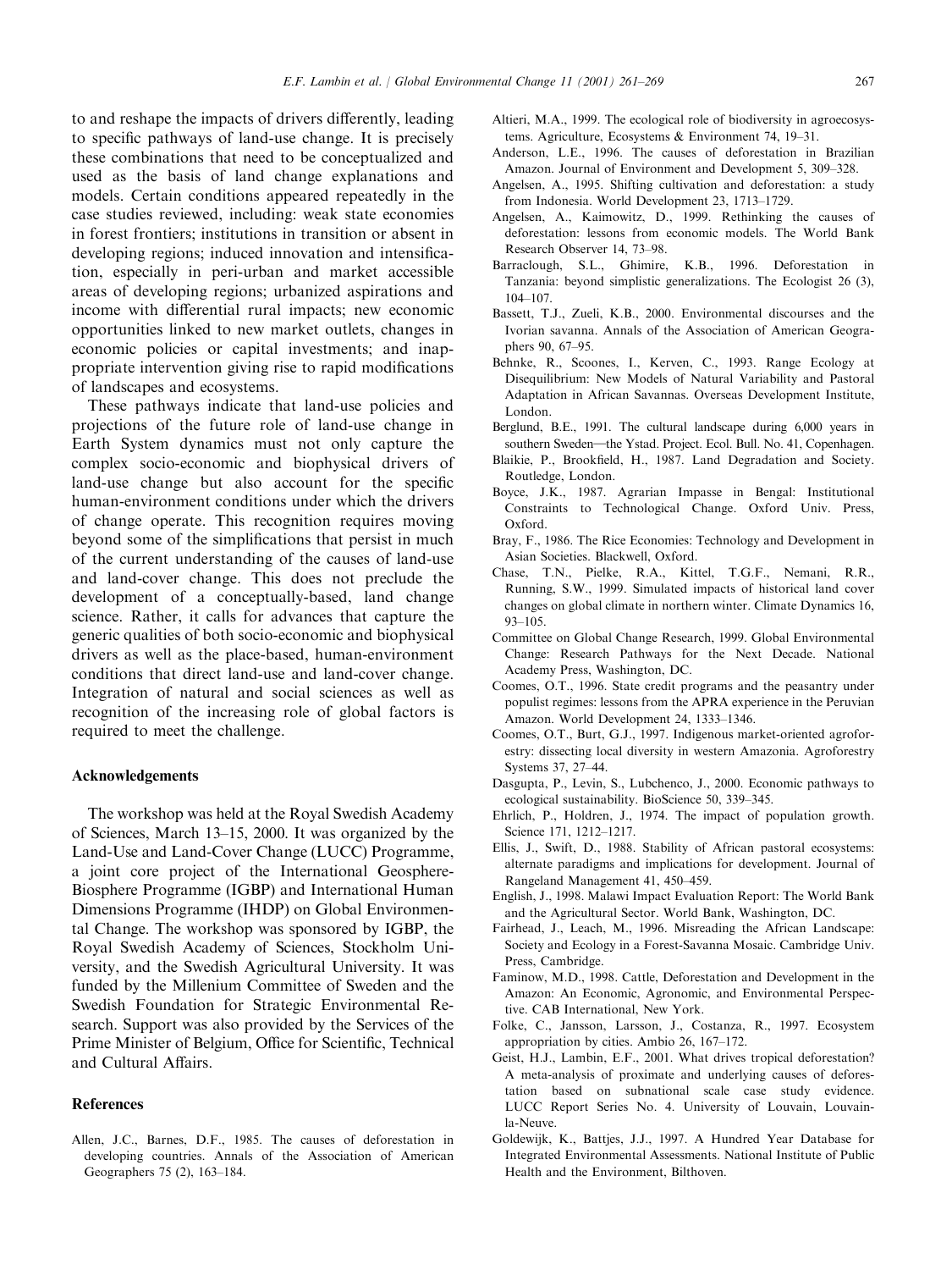- Grübler, A., 1994. Technology. In: Meyer, W.B., Turner, B.L. II (Eds.), Changes in Land Use and Land Cover: A Global Perspective. Univ. of Cambridge Press, Cambridge, pp. 287–328.
- Guyer, J.I., 1997. Diversity and intensity in the scholarship on African agricultural change. Review of Anthropology 26, 13–32.
- Hecht, S.B., 1985. Environment, development, and politics: capital accumulation and the livestock sector in Amazonia. World Development 13 (6), 663–684.
- Heilig, G.K., 1994. Neglected dimensions of global land-use change: reflections and data. Population and Development Review 20 (4), 831–859.
- Holling, C.S., Meffe, G.K., 1996. Command and control and the pathology of natural resource management. Conservation Biology 10, 328–337.
- Houghton, R.A., Hackler, J.L., Lawrence, K.T., 1999. The U.S. carbon budget: contribution from land-use change. Science 285, 574–578.
- Imbernon, J.A., 1999. Comparison of the driving forces behind deforestation in the Peruvian and the Brazilian Amazon. Ambio 28, 509–513.
- Intergovernmental Panel on Climate Change, 2000. Land use, land-use change, and forestry. Special Report. Cambridge Univ. Press, Cambridge.
- Kasperson, J.X., Kasperson, R.E., Turner, B.L. II (Eds.), 1995. Regions at Risk:Comparisons of Threatened Environments. United Nations Univ. Press, Tokyo.
- Kates, R.W., 2000. Population and consumption: what we know, what we need to know. Environment 42 (3), 10–19.
- Lambin, E.F., Baulies, X., Bockstael, N., Fischer, G., Krug, T., Leemans, R., Moran, E.F., Rindfuss, R.R., Sato, Y., Skole, D., Turner, B.L. II, Vogel, C., 1999. Land-use and land-cover change (LUCC): Implementation strategy. IGBP Report No. 48, IHDP Report No. 10, Stockholm, Bonn.
- Loveland, T.R., Zhu, Z., Ohlen, D.O., Brown, J.F., Reed, B.C, Yang, L.M., 1999. An analysis of the IGBP global land-cover characterization process. Photogrammetric Engineering and Remote Sensing 65 (9), 1021–1032.
- Mather, A.S., Needle, C.L., 2000. The relationships of population and forest trends. The Geographical Journal 166 (1), 2–13.
- Mendoza, E., Dirzo, R., 1999. Deforestation in Lacandonia (southeast Mexico): evidence for the declaration of the northernmost tropical hot-spot. Biodiversity and Conservation 8, 1621–1641.
- Mertens, B., Sunderlin, W., Ndoye, O., Lambin, E.F., 2000. Impact of macro-economic change on deforestation in South Cameroon: integration of household survey and remotely-sensed data. World Development 28, 983–999.
- Moran, E.F., 1993. Deforestation and land use in the Brazilian Amazon. Human Ecology 21, 1–21.
- Mortimore, M., Adams, W.M., 1999. Working the Sahel: Environment and society in Northern Nigeria. Routledge, London.
- Mortimore, M., Tiffen, M., 1994. Population growth and a sustainable environment. Environment 36, 10–17.
- Netting, R.M., 1993. Smallholders, Householders, Farm Families and The Ecology of Intensive, Sustainable Agriculture. Stanford Univ. Press, Stanford.
- Niamir-Fuller, M., 1998. The resilience of pastoral herding in Sahelian Africa. In: Berkes, F., Folke, C. (Eds.), Linking Social and Ecological Systems: Management Practices and Social Mechanisms for Building Resilience. Cambridge Univ. Press, Cambridge, pp. 250–284.
- Oba, G., Stenseth, N.C., Lusigi, W.J., 2000. New perspectives on substainable grazing management in arid zones of sub-Saharan Africa. BioScience 50, 35–51.
- Ostrom, E., Burger, J., Field, C.B., Noorgaard, R.B., Policansky, D., 1999. Revisiting the commons: Local lessons, global challenges. Science 284, 278–282.
- Puigdefabregas, J., 1998. Ecological impacts of global change on drylands and their implications for desertification. Land Degradation & Development 9, 383–392.
- Ramakrishnan, P.S., 1992. Shifting agriculture and sustainable development: an interdisciplinary study from North-Eastern India. Parthenon Publ., Carnforth.
- Ramakrishnan, P.S., Chandrashekara, U.M., Elouard, C., Guilmoto, C.Z., Maikhuri, R.K., Rao, K.S., Sankar, S., Saxena, K.G. (Eds.), 2000. Mountain Biodiversity, Land Use Dynamics, and Traditional Ecological Knowledge. Oxford and IBH Publ., New Delhi, Calcutta.
- Ramankutty, N., Foley, J.A., 1999. Estimating historical changes in global land cover: Croplands from 1700 to 1992. Global Biogeochemical Cycles 13, 997–1027.
- Richards, J.F., Tucker, R.P. (Eds.), 1988. World Deforestation in the Twentieth Century. Duke Univ. Press, Durham.
- Rudel, T.K., 1993. Tropical Deforestation. Small Farmers and Land Clearing in the Ecuadorian Amazon. Columbia University Press, New York.
- Rudel, T., Roper, J., 1996. Regional patterns and historical trends in tropical deforestation, 1976–1990: a qualitative comparative analysis. Ambio 25, 160–166.
- Sack, R.D., 1992. Place, Modernity and the Consumer's World. Johns Hopkins Press, Baltimore.
- Sala, O.E., Chapin, F.S., Armesto, J.J., Berlow, E., Bloomfield, J., Dirzo, R., Huber-Sanwald, E., Huenneke, L.F., Jackson, R.B., Kinzig, A., Leemans, R., Lodge, D.M., Mooney, H.A., Oesterheld, M., Poff, N.L., Sykes, M.T., Walker, B.H., Walker, M., Wall, D.H., 2000. Biodiversity:global biodiversity scenarios for the year 2100. Science 287, 1770–1774.
- Sandford, S., 1983. Management of Pastoral Development in the Third World. Wiley, Chichester.
- Schmink, M., Wood, C.H., 1992. Contested Frontiers in Amazonia. Columbia University Press, New York.
- Sneath, D., 1998. Ecology: State policy and pasture degradation in inner Asia. Science 281, 1147–1148.
- Solbrig, O., 1993. Ecological constraints to savanna land use. In: Young, M.D., Solbrig, O.T. (Eds.), The World's Savannas: Economic Driving Forces, Ecological Constraints and Policy Options for Sustainable Land Use. Man and the Biosphere Series 12. UNESCO & Parthenon Publ., Paris.
- Stone, G.D., 1998. Keeping the home fires burning: the changed nature of householding in the Kofyar homeland. Human Ecology 26, 239–265.
- Svedin, U., 1999. Urban and non-urban environmental policies as expressions of changed perceptions about ways of handling societal change. In:Lindqvist, C., Wallenius, L.-L. (Eds.), Globalization and Its Impact-On Chinese and Swedish Society. Forskningsrdsnmnden, Stockholm, pp. 231–242.
- Tilman, D., 1999. Global environmental impacts of agricultural expansion: The need for sustainable and efficient practices. Proceedings of the National Academy of Sciences of the United States of America, Vol. 96, pp. 5995–6000.
- Tolba, M.K., El-Kholy, O.A. (Eds.), 1992. The World Environment 1972-1992: Two Decades of Challenge. Chapman & Hall, London.
- Turner, B.L. II, Ali, A.M.S., 1996. Induced intensification: Agricultural change in Bangladesh with implications for Malthus and Boserup. Proceedings of the National Academy of Sciences of the United States of America, Vol. 93, pp. 14984–14991.
- Turner, B.L. II, Hyden, G., Kates, R.W. (Eds.), 1993. Population Growth and Agricultural Change in Africa. Univ. Press of Florida, Gainesville.
- Turner, B.L. II, Clark, W.C., Kates, R.W., Richards, J.F., Mathews, J.T., Meyer, W.B. (Eds.), 1990. The Earth as Transformed by Human Action: Global and Regional Changes in the